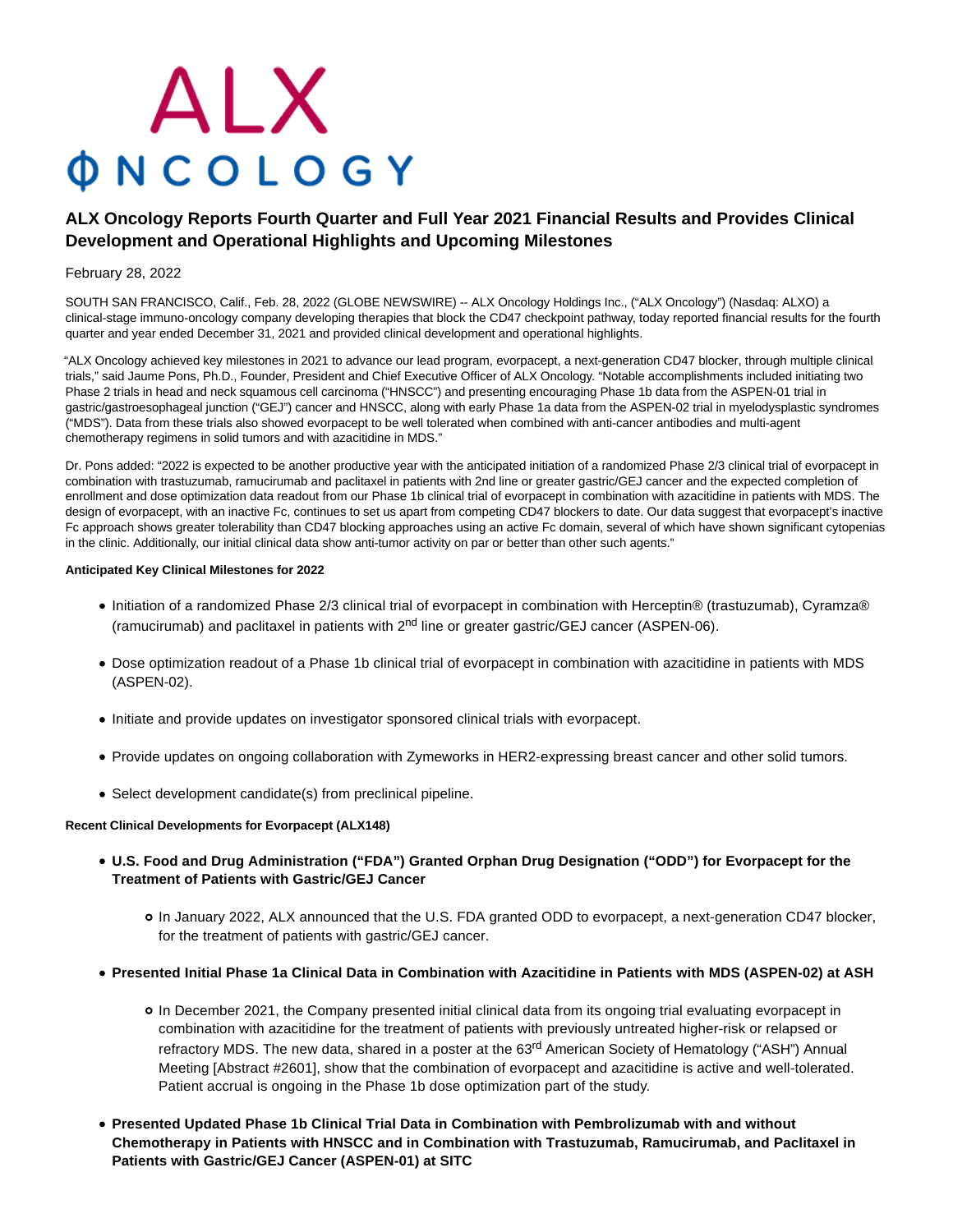In November 2021, updated results from Phase 1b study (ASPEN-01) evaluating patients with solid tumor malignancies were presented at the Society for Immunotherapy of Cancer's 36<sup>th</sup> Anniversary Annual Meeting [Abstract #498]. ALX Oncology reported updated results from the gastric/GEJ cancer patient cohort receiving evorpacept plus trastuzumab plus chemotherapy, and from the head and neck squamous cell carcinoma patient cohort receiving evorpacept plus pembrolizumab with and without chemotherapy. Data showed robust and durable responses with emerging signs of clinical benefit in survival-based endpoints in patients with advanced solid tumors. All data reflected response evaluable patients as of September 1, 2021.

# **Initiation of a Phase 1a Clinical Trial in Combination with Venetoclax and Azacitidine in Acute Myeloid Leukemia (ASPEN-05)**

In October 2021, the first patient was dosed in the Phase 1/2 ASPEN-05 study evaluating the combination of evorpacept with venetoclax and azacitidine for the treatment of patients with acute myeloid leukemia ("AML"). The Phase 1 portion will characterize the safety of evorpacept in combination with venetoclax and azacitidine for the treatment of patients with relapsed/refractory AML and previously untreated AML who are not candidates for intensive induction therapy.

# **Initiation of a Phase 1b/2 Clinical Trial in Combination with Zanidatamab in Patients with Advanced HER2-Expressing Breast Cancer and Other Solid Tumors**

In October 2021, Zymeworks and ALX Oncology dosed the first patient in an open-label, multi-center Phase 1b/2 clinical trial to evaluate the safety and efficacy of zanidatamab, Zymeworks' lead HER2-targeted bispecific antibody, in combination with evorpacept in patients with advanced HER2-positive breast cancer, HER2-low breast cancer and additional non-breast HER2-expressing solid tumors.

# **Recent Corporate Updates**

**Acquired Privately Held ScalmiBio Inc.:** In October 2021, ALX Oncology acquired ScalmiBio which further expanded its pipeline with plans to develop novel antibody-drug conjugates ("ADCs") based on ScalmiBio's SHIELD platform.

# **Full Year and Fourth Quarter 2021 Financial Results:**

- **Cash and Cash Equivalents:** Cash and cash equivalents as of December 31, 2021 were \$363.7 million. ALX Oncology believes its cash and cash equivalents is sufficient to fund planned operations through mid-2024.
- **Related-party Revenue:** There was no related-party revenue for the three months ended December 31, 2021 and 2020. There was no related-party revenue for the year ended December 31, 2021, compared to \$1.2 million for the prior-year period. The decrease in related-party revenue relates to the termination of the research and development agreement with Tallac Therapeutics, Inc. in July 2020.
- **Research and Development ("R&D") Expenses:** R&D expenses consist primarily of pre-clinical, clinical and manufacturing expenses related to the development of the Company's current lead product candidate, evorpacept, and R&D employee-related expenses. These expenses for the three months ended December 31, 2021, were \$20.9 million, compared to \$12.1 million for the prior-year period. Expenses for the three months ended December 31, 2021 included \$4.7 million of acquired in-process research and development expenses related to the acquisition of ScalmiBio. R&D expenses for the year ended December 31, 2021, were \$60.2 million, compared to \$29.0 million for the prior-year period.
- **General and Administrative ("G&A") Expenses:** G&A expenses consist primarily of administrative employee-related expenses, legal and other professional fees, patent filing and maintenance fees, and insurance. These expenses for the three months ended December 31, 2021, were \$7.6 million, compared to \$5.7 million for the prior-year period. G&A expenses for the year ended December 31, 2021, were \$23.4 million, compared to \$14.8 million for the prior-year period.
- **Net loss:** GAAP net loss attributable to common stockholders was \$28.4 million for the fourth quarter ended December 31, 2021, or \$0.70 per basic and diluted share, as compared to a net loss of \$18.8 million for the fourth quarter ended December 31, 2020, or \$0.50 per basic and diluted share. GAAP net loss for the year ended December 31, 2021 was \$83.5 million, or \$2.07 per basic and diluted share, as compared to \$50.9 million, or \$2.76 per basic and diluted share, for the year ended December 31, 2020. Non-GAAP net loss was \$22.8 million for the fourth quarter ended December 31, 2021, as compared to a net loss of \$16.3 million for the fourth quarter ended December 31, 2020. Non-GAAP net loss for the year ended December 31, 2021 was \$69.5 million, as compared to \$43.8 million for the year ended December 31, 2020. A reconciliation of GAAP to non-GAAP financial results can be found at the end of this news release.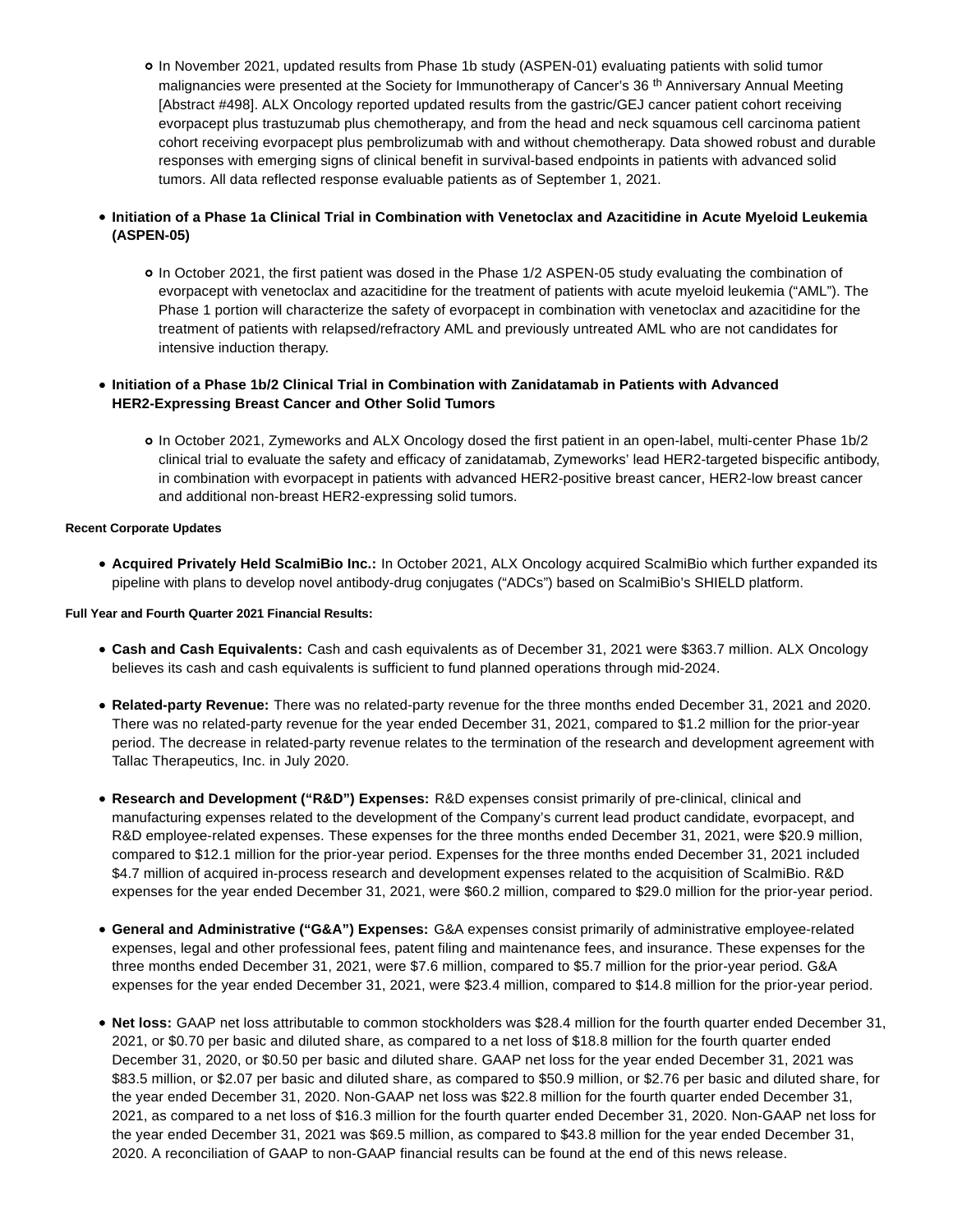## **About ALX Oncology**

ALX Oncology is a publicly traded, clinical-stage immuno-oncology company focused on helping patients fight cancer by developing therapies that block the CD47 checkpoint pathway and bridge the innate and adaptive immune system. ALX Oncology's lead product candidate, evorpacept, is a next generation CD47 blocking therapeutic that combines a high-affinity CD47 binding domain with an inactivated, proprietary Fc domain. Evorpacept has demonstrated promising clinical responses across a range of hematologic and solid malignancies in combination with a number of leading anti-cancer agents. ALX Oncology intends to continue clinical development of evorpacept for the treatment of multiple solid tumor indications and hematologic malignancies, including acute myeloid leukemia and myelodysplastic syndromes.

#### **Cautionary Note Regarding Forward-Looking Statements**

This press release contains forward-looking statements that involve substantial risks and uncertainties. Forward-looking statements include statements regarding future results of operations and financial position, business strategy, product candidates, planned preclinical studies and clinical trials, results of clinical trials, research and development costs, regulatory approvals, timing and likelihood of success, plans and objects of management for future operations, as well as statements regarding industry trends. Such forward-looking statements are based on ALX Oncology's beliefs and assumptions and on information currently available to it on the date of this press release. Forward-looking statements may involve known and unknown risks, uncertainties and other factors that may cause ALX Oncology's actual results, performance or achievements to be materially different from those expressed or implied by the forward-looking statements. These and other risks are described more fully in ALX Oncology's filings with the Securities and Exchange Commission ("SEC"), including ALX Oncology's Annual Reports on Form 10-K, Quarterly Reports on Form 10-Q and other documents ALX Oncology files with the SEC from time to time. Except to the extent required by law, ALX Oncology undertakes no obligation to update such statements to reflect events that occur or circumstances that exist after the date on which they were made.

# **ALX ONCOLOGY HOLDINGS INC.**

## **Condensed Consolidated Statements of Operations and Comprehensive Loss**

(unaudited)

(in thousands, except share and per share amounts)

|                                                                                                                                         | <b>Three Months Ended</b><br>December 31, |            |      |            | <b>Year Ended</b><br>December 31, |            |      |            |  |
|-----------------------------------------------------------------------------------------------------------------------------------------|-------------------------------------------|------------|------|------------|-----------------------------------|------------|------|------------|--|
|                                                                                                                                         |                                           |            |      |            |                                   |            |      |            |  |
| Related-party revenue                                                                                                                   |                                           | 2021       | 2020 |            | 2021                              |            | 2020 |            |  |
|                                                                                                                                         |                                           |            |      |            |                                   |            |      | 1,182      |  |
| Operating expenses:                                                                                                                     |                                           |            |      |            |                                   |            |      |            |  |
| Research and development                                                                                                                |                                           | 20,894     |      | 12,142     |                                   | 60,170     |      | 28,961     |  |
| General and administrative                                                                                                              |                                           | 7,578      |      | 5,683      |                                   | 23,385     |      | 14,809     |  |
| Cost of services for related-party revenue                                                                                              |                                           |            |      |            |                                   |            |      | 1,075      |  |
| Total operating expenses                                                                                                                |                                           | 28,472     |      | 17,825     |                                   | 83,555     |      | 44,845     |  |
| Loss from operations                                                                                                                    |                                           | (28, 472)  |      | (17, 825)  |                                   | (83, 555)  |      | (43, 663)  |  |
| Interest expense                                                                                                                        |                                           | (3)        |      | (151)      |                                   | (13)       |      | (811)      |  |
| Other income (expense), net                                                                                                             |                                           | 16         |      | 5          |                                   | 84         |      | (404)      |  |
| Loss on early debt extinguishment                                                                                                       |                                           |            |      | (621)      |                                   |            |      | (621)      |  |
| Loss before income taxes                                                                                                                |                                           | (28, 459)  |      | (18, 592)  |                                   | (83, 484)  |      | (45, 499)  |  |
| Income tax benefit (provision)                                                                                                          |                                           | 21         |      | (182)      |                                   | 21         |      | (241)      |  |
| Net loss and comprehensive loss                                                                                                         |                                           | (28, 438)  |      | (18, 774)  |                                   | (83, 463)  |      | (45, 740)  |  |
| Cumulative dividends allocated to preferred stockholders                                                                                |                                           |            |      |            |                                   |            |      | (5,202)    |  |
| Net loss attributable to common stockholders                                                                                            |                                           | (28, 438)  |      | (18, 774)  | Ъ                                 | (83, 463)  |      | (50,942)   |  |
| Net loss per share attributable to common stockholders,<br>basic and diluted                                                            |                                           | (0.70)     | æ.   | (0.50)     | Ъ                                 | (2.07)     |      | (2.76)     |  |
| Weighted-average shares of common stock used to<br>compute net loss per share attributable to<br>common stockholders, basic and diluted |                                           | 40,527,314 |      | 37,642,897 |                                   | 40,308,050 |      | 18,485,343 |  |
|                                                                                                                                         |                                           |            |      |            |                                   |            |      |            |  |

#### **Condensed Consolidated Balance Sheet Data**

(unaudited) (in thousands)

**December 31, 2021 December 31, 2020** Cash and cash equivalents  $\sim$  363,667 \$ 434,219 Total assets \$ 380,183 \$ 436,054 Total liabilities \$ 17,134 \$ 6,209 Accumulated deficit 6 (201,985) 1 (118,522 ) 6 (201,985 ) 6 (118,522 ) 6 (201,985 ) 6 (118,522 ) 6 (118,522 ) Total stockholders' equity the stockholders' equity that the stockholders' equity the stockholders' equity that is a 429,845

#### **GAAP to Non-GAAP Reconciliation** (unaudited) (in thousands)

**Three Months Ended Year Ended**